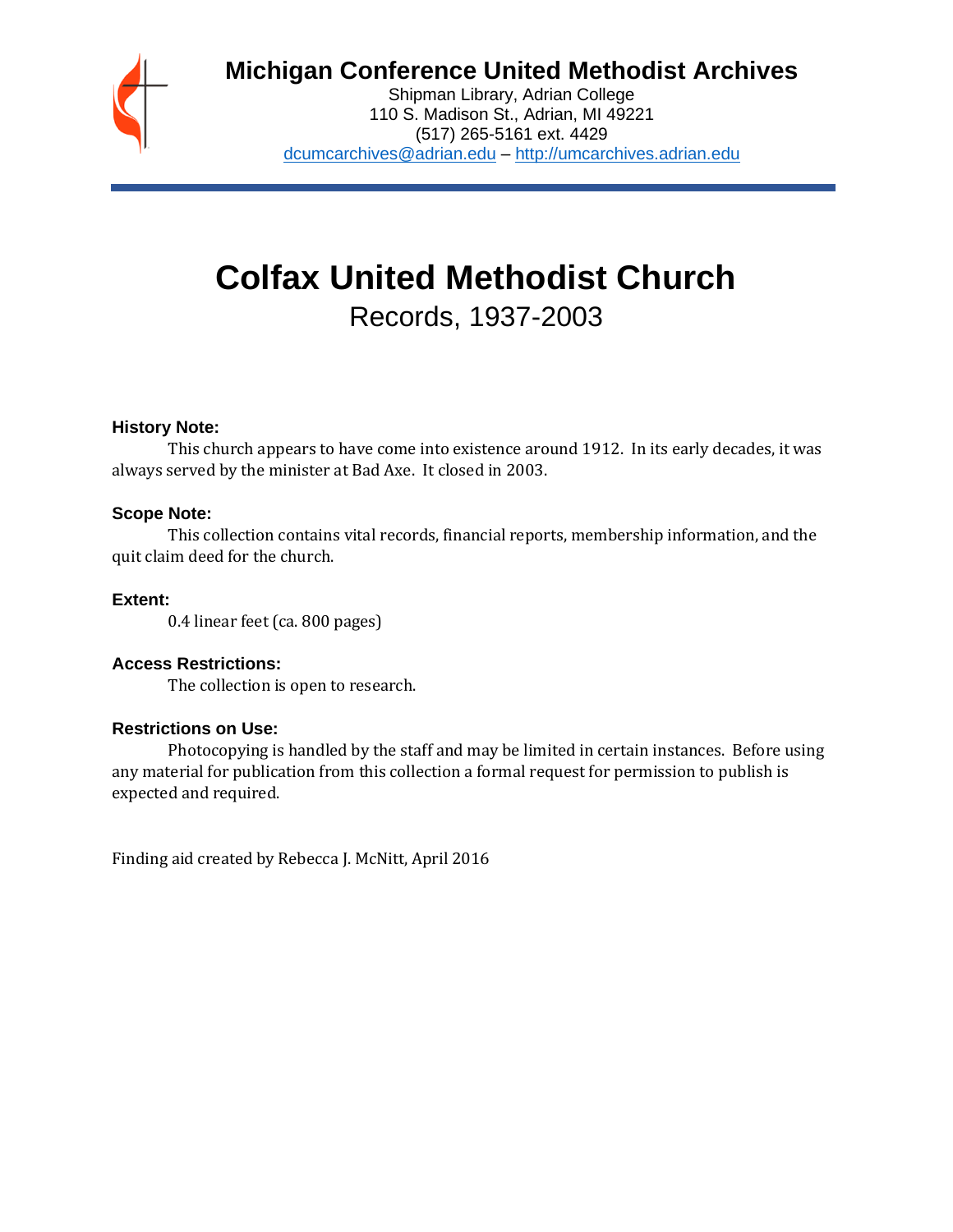# **Appointments List**

There are large gaps in the history of known appointments to Colfax.

- 1912-1913: John M. Life
- 1913-1915: Sherman G. Gillette
- 1916-1917: Julian S. West
- 1920-1921: Frank H. Cookson
- 1928-1929: Marshall W. Hoyt
- 1929-1931: Harry Biddlecombe
- 1933-1935: Reginald R. Feuell
- 1936-1939: Frank C. Watters
- 1940-1947: James Roberts
- 1947-1954: Robert E. McLean
- 1954-1965: Maynard Q. Kent
- 1965-1973: J.F. Foster
- 1973-1976: Wallace Zinnecker
- 1976-1992: William O'Dell
- 1992-2003: Richard H. Shuart